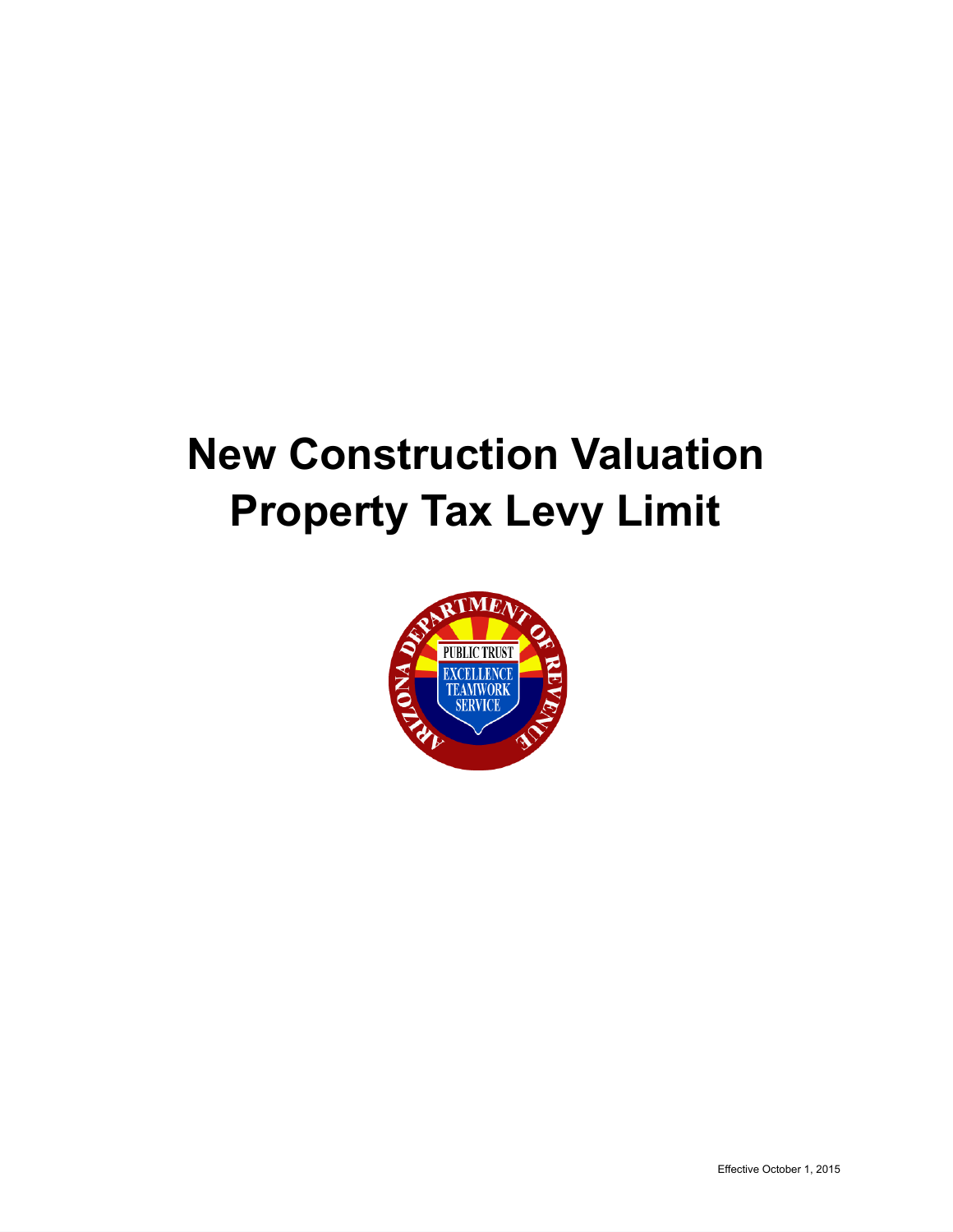# **Introduction**

Arizona Revised Statute (A.R.S.)  $42$ -13002(B)(3) authorizes the Arizona Department of Revenue (ADOR) to audit the valuation of new construction as determined by each county. There are multiple data processing systems being used by the counties. It is important that the systems be programmed to calculate new construction each year and that the calculation is consistent among the counties. Application of the following definitions and methodology guidelines will ensure uniformity of the calculations.

# **Property Tax Levy Limit**

Article 9, Section [19\(1\)](https://www.azleg.gov/viewDocument/?docName=http://www.azleg.gov/const/9/19.htm) of the Arizona Constitution sets the limit of the annual increase in the amount of primary property taxes that can be levied by counties, cities, towns, and community college districts:

"The maximum amount of ad valorem taxes levied by any county, city, town or community college district shall not exceed an amount two per cent greater than the amount levied in the preceding year."

A.R.S. [42-17051](https://www.azleg.gov/viewDocument/?docName=http://www.azleg.gov/ars/42/17051.htm) (A1) to (A7) lists the procedure for computing the maximum allowable primary property tax limit.

# **New Construction Excluded from Levy Limit**

The two percent levy limitation applies to previously existing properties. Exclusion of new construction in the levy limit is referenced in Arizona Revised Statutes:

# A.R.S. [42-17107\(A\)](https://www.azleg.gov/viewDocument/?docName=http://www.azleg.gov/ars/42/17107.htm)

"…the proposed primary property tax levy, excluding amounts that are attributable to new construction…"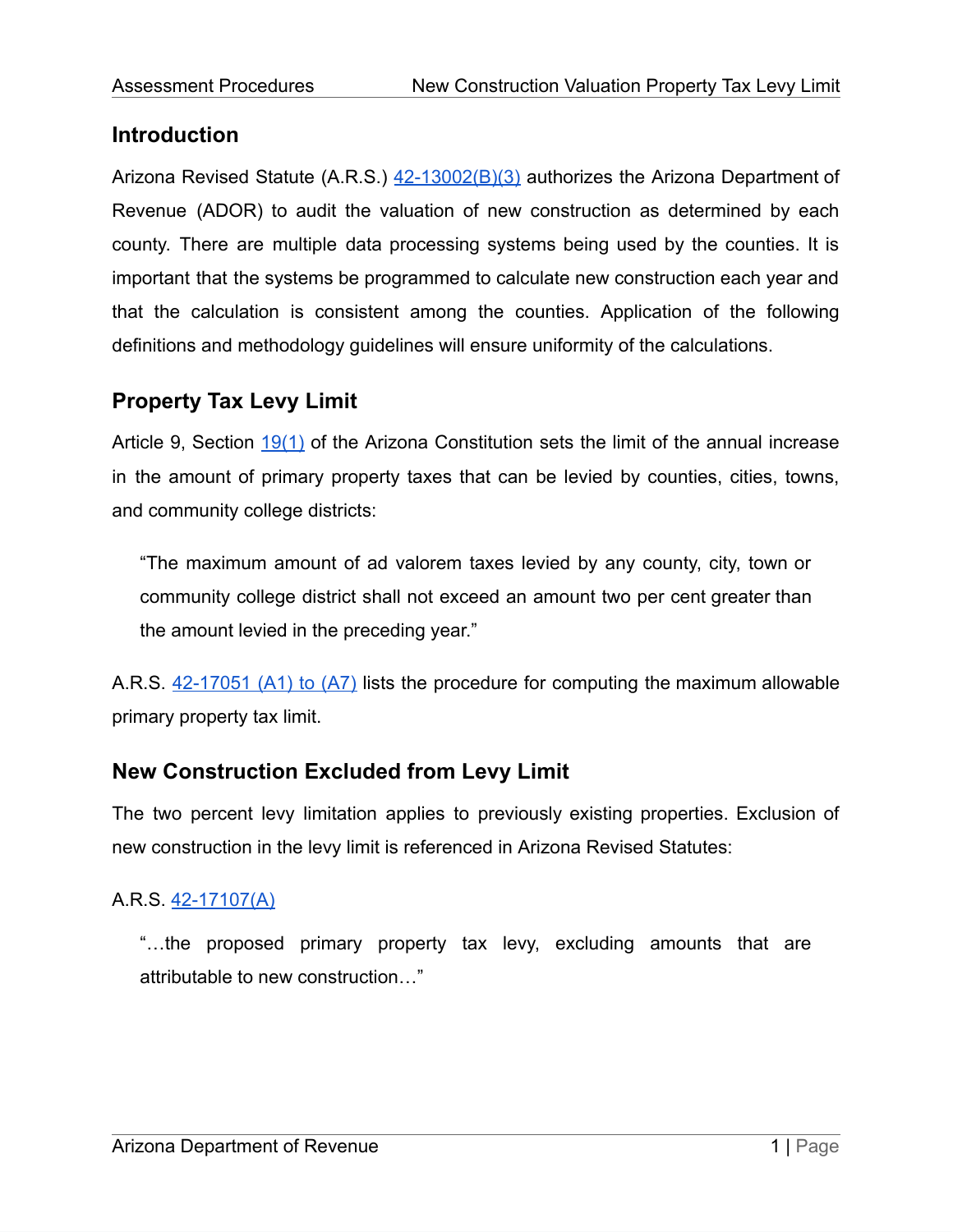## A.R.S. [42-17107\(A\)\(1\)\(d\)](https://www.azleg.gov/viewDocument/?docName=http://www.azleg.gov/ars/42/17107.htm)

"This proposed increase is exclusive of increased primary property taxes received from new construction."

## A.R.S. [42-17107\(B\)](https://www.azleg.gov/viewDocument/?docName=http://www.azleg.gov/ars/42/17107.htm)

"…except for amounts attributable to new construction."

# A.R.S. [42-17107\(C\)](https://www.azleg.gov/viewDocument/?docName=http://www.azleg.gov/ars/42/17107.htm)

"For purposes of this section, '"amount attributable to new construction"' means the net assessed valuation of property added to the tax roll since the previous year multiplied by a property tax rate computed by dividing the primary property tax levy of the county, city or town in the preceding year by the estimate of the total net assessed valuation of the county, city or town for the current year, excluding the net assessed valuation attributable to new construction."

**Current year** net assessed valuation of new construction that is either partially or fully completed since the prior tax year is not subject to the levy limit. A.R.S.  $42-17051(A)(3)$ : "Determine the assessed value for the current tax year of all property in the political subdivision that was subject to tax in the preceding tax year."

Because the new partially complete construction or the new fully completed new construction did not exist and had no valuation in the preceding year, it was not subject to tax. Therefore, the levy limit can grow by two per cent (2%) each year plus the net valuation of new construction. The county assessor is responsible for annually calculating the amount of new construction valuation for use in determining the allowable aggregate property tax levy limit.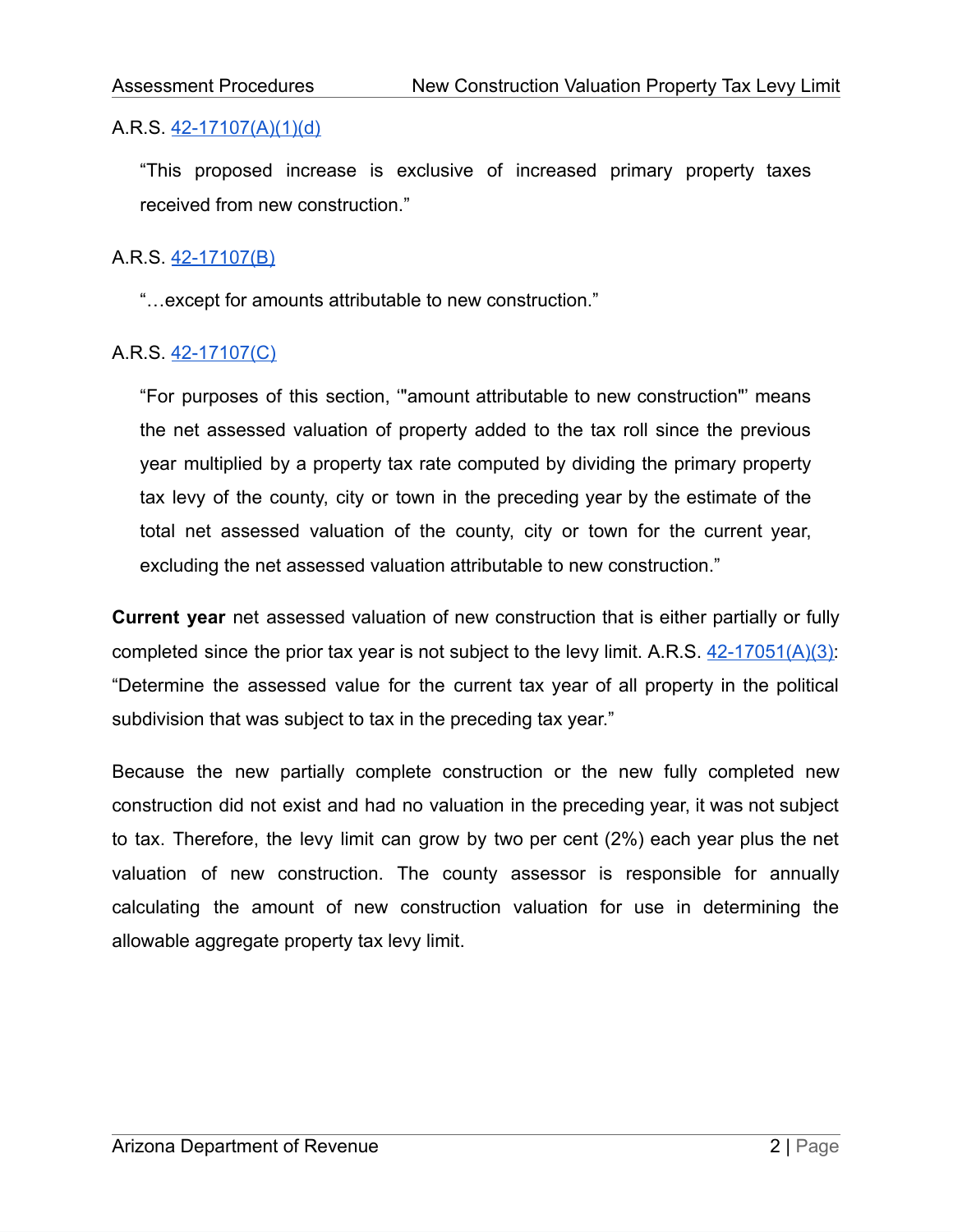# **Definition of New Construction**

New construction means any change in the physical characteristics of an improvement on a parcel that may substantially affect the full cash value of the parcel. There should be no market influences in the calculation of new construction.

# **New Construction Valuation**

New construction valuation is calculated by comparing the current year's valuation of property to the prior year's inventory using the current year's valuation methodology. By using the current year's valuation methodology and applying it to the prior year's inventory, there should be no market influences in the new construction calculation.

Examples of changes to the tax roll attributable to a net assessed valuation change for new construction:

## **Example #1:**

| Current Year Net Assessed Value<br>Subject to Tax in Prior Year                         | Land<br>\$20,000 | \$80,000<br>Prior Year Improvement Inventory,<br><b>Current Valuation</b><br>\$0 | Total<br>\$20,000 |
|-----------------------------------------------------------------------------------------|------------------|----------------------------------------------------------------------------------|-------------------|
| Current Year Total Net Assessed<br>Value Levy Limit Attributable to<br>New Construction |                  | <b>Net Assessed Value New</b><br><b>Construction</b><br>\$80,000                 |                   |

#### **New Structure Added to the Roll for the First Time**

The \$80,000 net assessed valuation amount is attributable to new construction. Per A.R.S. [42-17107\(C\),](https://www.azleg.gov/viewDocument/?docName=http://www.azleg.gov/ars/42/17107.htm) it is excluded from the current tax year two percent levy limit.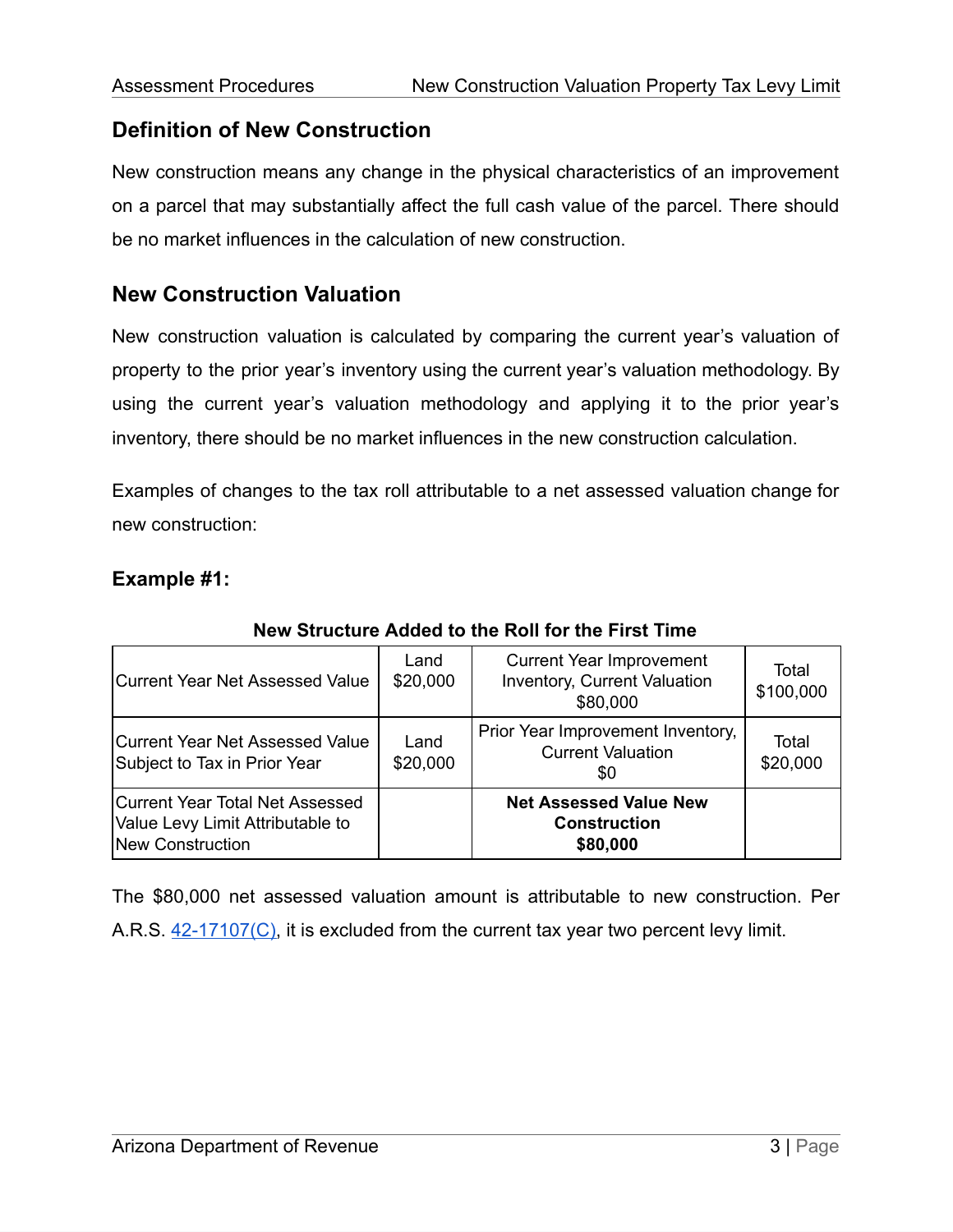## **Example #2:**

| Current Year Net Assessed<br>Value                                                                                            | Land<br>\$20,000 | <b>Current Year Improvement</b><br><b>Inventory, Current Valuation</b><br>\$80,000 | Total<br>\$100,000 |
|-------------------------------------------------------------------------------------------------------------------------------|------------------|------------------------------------------------------------------------------------|--------------------|
| Current Year Net Assessed<br>Value Subject to Tax in Prior<br>Year                                                            | Land<br>\$20,000 | Prior Year Improvement<br><b>Inventory, Current Valuation</b><br>\$50,000          | Total<br>\$70,000  |
| <b>Net</b><br>Current<br>Year<br>Total<br>Limit<br>Assessed Value<br>Levy<br>Attributable<br><b>New</b><br>to<br>Construction |                  | <b>Net Assessed Value New</b><br><b>Construction</b><br>\$30,000                   |                    |

### **New Construction Addition to an Existing Structure**

The \$30,000 net assessed valuation amount is attributable to added new construction.

Per A.R.S. [42-17107\(C\),](https://www.azleg.gov/viewDocument/?docName=http://www.azleg.gov/ars/42/17107.htm) it is excluded from the current tax year two percent levy limit.

## **Determining New Construction Amounts:**

The application of a Rule A or Rule B in determining a parcel's limited property value does not automatically include or exclude the parcel from being used in the determination of a new construction amount.

New construction amounts attributed to locally assessed personal property are determined in accordance with A.R.S. [42-17053.](https://www.azleg.gov/viewDocument/?docName=http://www.azleg.gov/ars/42/17053.htm)

New construction amounts attributed to Centrally Valued Property (CVP) are determined by the Department of Revenue based on data reported annually by CVP taxpayers.

# **Exemption Status:**

Changes in exemption status from one year to the next **should be included** in the calculation of the maximum allowable primary property tax levy limit.

Arizona Constitution, Article 9, Section [19\(6\)](https://www.azleg.gov/viewDocument/?docName=http://www.azleg.gov/const/9/19.htm): The levy limit "...shall be increased by the amount of the ad valorem taxes levied against property not subject to taxation in the prior year and shall be decreased by the amount of ad valorem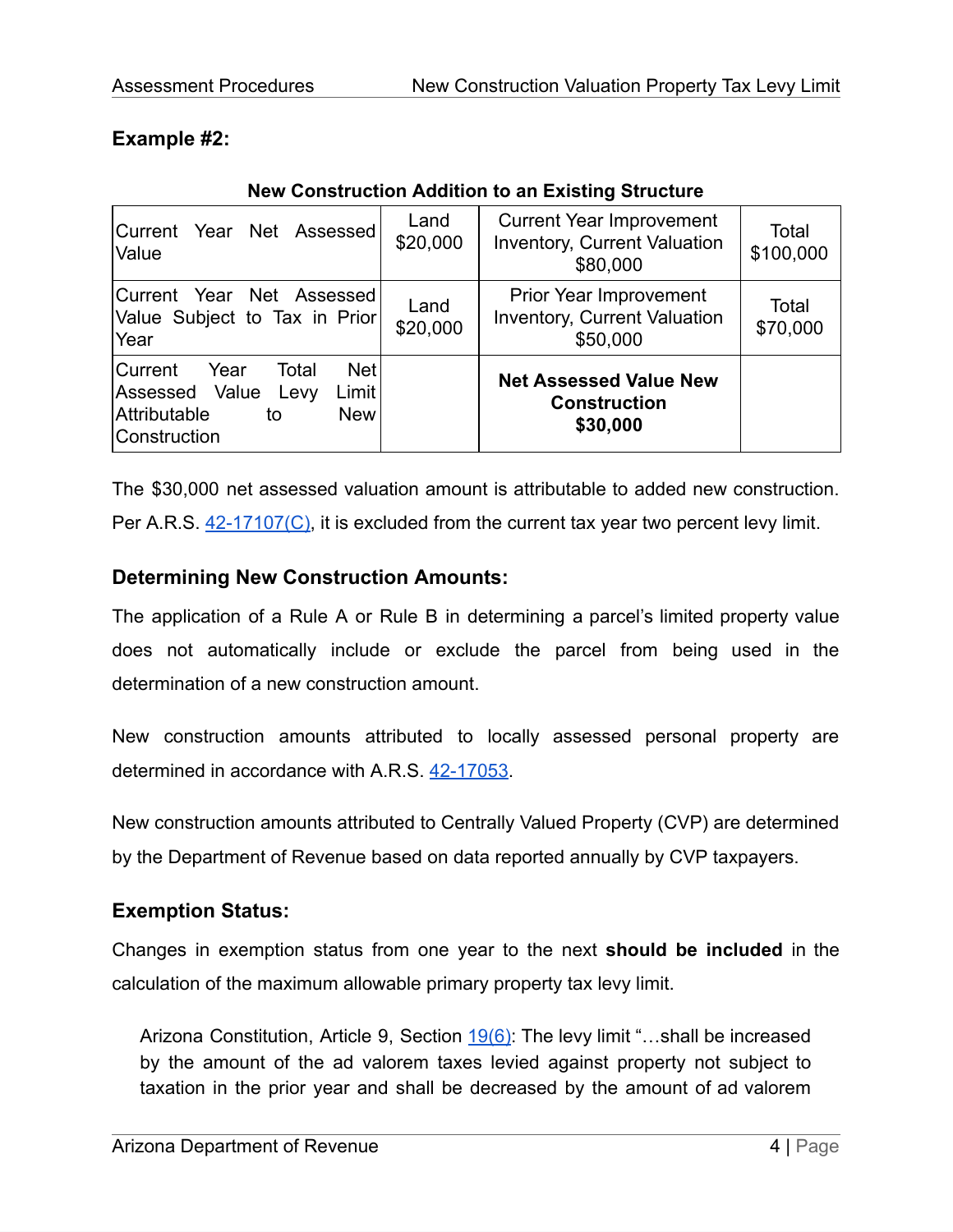taxes levied against property subject to taxation in the prior year and not subject to taxation in the current year."

## **Exclusions to Property Tax New Construction Valuation**

#### *Statutory Calculations*

With no additions or deletions to the tax roll, a change in net assessed value due to the statutory calculation of the limited property value should not be included in the new construction calculation.

#### *Market Conditions*

With no additions or deletions to the tax roll, a change in net assessed value due to market conditions should not be included in the new construction calculation. For example, the new construction valuation should not be influenced by a change in a parcel's value source, e.g. cost, income or market as the basis for valuation.

#### *Override Values*

Override values due to appeals, senior freeze, etc. should not be included in the new construction calculation.

#### *Property Codes*

A change in Property Status Code (PSC) or Property Use Code (PUC) does not automatically include or exclude a parcel from the new construction calculation.

#### *Parcel Splits/Combines*

With no additions or deletions to the tax roll, a change in net assessed value due to parcel splits or combines should not be included in the new construction calculation.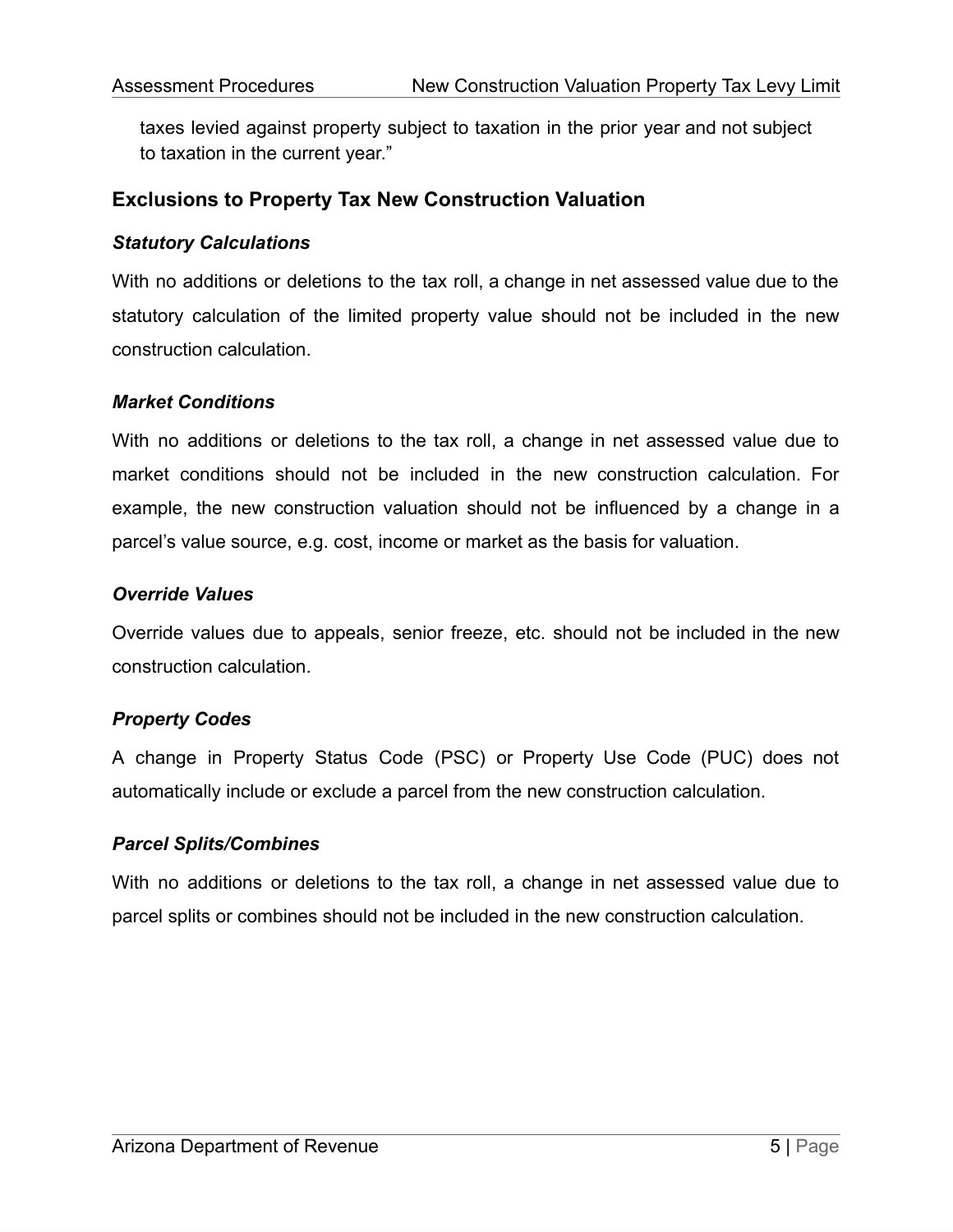### *Land Values*

Land values should be excluded in the calculation of the new construction valuation amounts, with the exception of property annexations by cities, towns and fire districts. In the case of annexations, the total value added is included as new construction.

## *Assessment Ratio*

A change in net assessed value due to a change in the assessment ratio with no additions or should not be included in the new construction calculation.

## *Building Permits*

Values based on building permits, without confirmation of improvement inventory should not be included in the new construction calculation.

# **Compliance Audits**

A.R.S.  $42-13002(A)(1)$  directs the ADOR to "Exercise general supervision over county assessors in administering the property tax laws to ensure that all property is uniformly valued for property tax purposes." A.R.S.  $42-13002(B)(3)$  is the statutory directive that conveys to the ADOR the authority to audit the valuation of new construction as determined by each county as prescribed by  $A.R.S.$   $42-17051$ . The counties may voluntarily submit to an audit; lacking a proffer, the ADOR will randomly select a county for an audit.

Although the method used to develop the net assessed value of property subject to tax in the prior year for levy limit purposes may differ slightly in each county system, the end result should not. To ensure uniform valuation of all property throughout the state, counties selected by the ADOR for a compliance audit will be required to submit information associated with parcels that have been included in the new construction calculation.